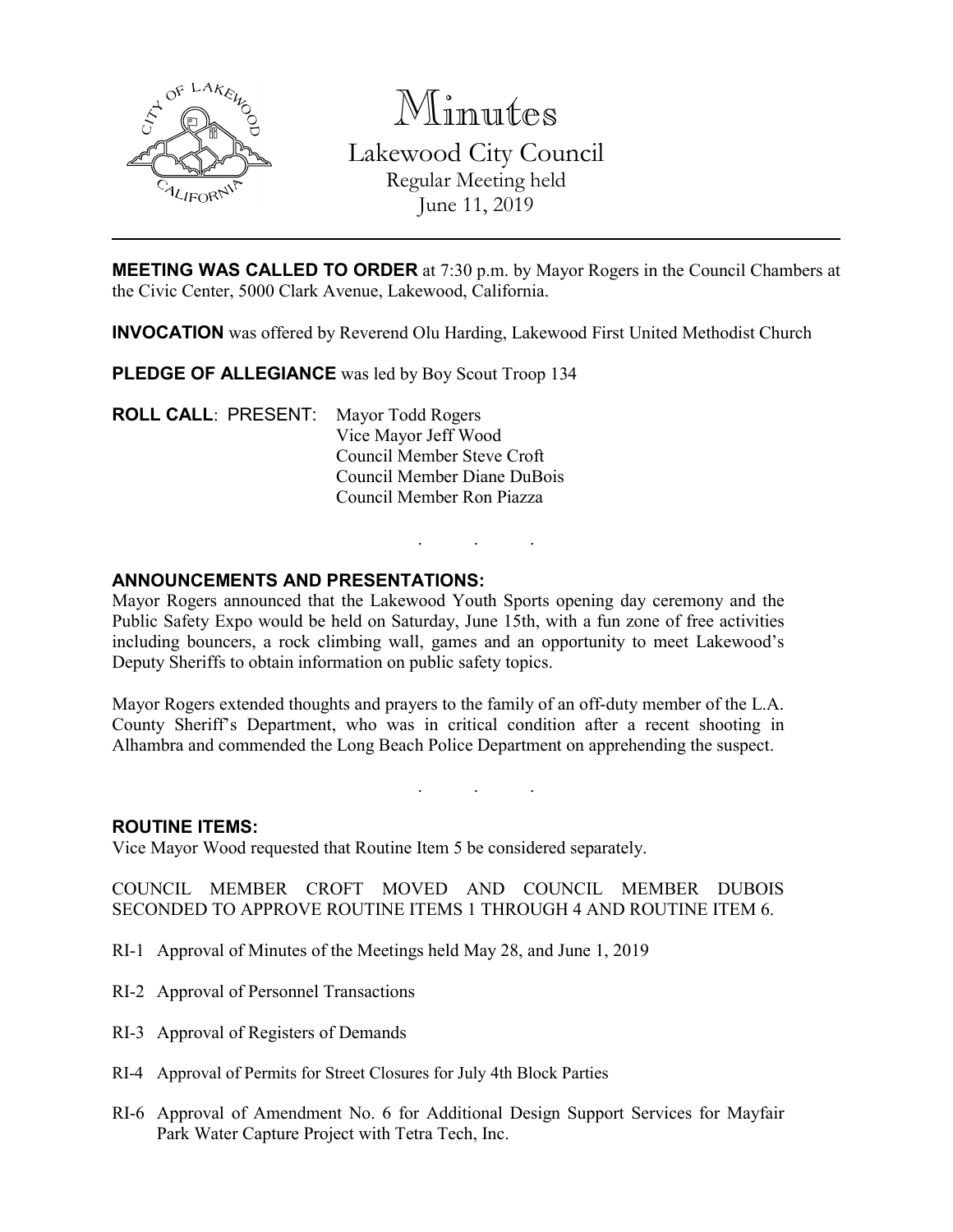# **ROUTINE ITEMS:** - Continued

UPON ROLL CALL VOTE, THE MOTION WAS APPROVED:

AYES: COUNCIL MEMBERS: Croft, DuBois, Wood, Piazza and Rogers NAYS: COUNCIL MEMBERS: None

RI-5 Approval of Reappointment to the Southeast Los Angeles County Workforce Development Board (SELACO WDB)

Vice Mayor Wood stated that as the City's SELACO WDB representative, currently serving as the Chair, he wanted to acknowledge Lakewood Rotary and Chamber of Commerce member, Mark Dameron, one of Lakewood's two WDB members and an active member of the community, who was in attendance.

VICE MAYOR WOOD MOVED AND COUNCIL MEMBER PIAZZA SECONDED TO APPROVE THE ITEM. UPON ROLL CALL VOTE, THE MOTION WAS APPROVED:

. . .

AYES: COUNCIL MEMBERS: Croft, DuBois, Wood, Piazza and Rogers NAYS: COUNCIL MEMBERS: None

# **1.1 • CONSIDERATION OF BUDGET REVISIONS FOR FISCAL YEAR 2019-20**

City Manager Thaddeus McCormack displayed slides and made a presentation based on the memo in the agenda. He presented the Revised Budget 2018-2020, by indicating that FY 2018-19 had been balanced after \$2 million in budget modifications and the year ended with a slight surplus due to the influx of one-time monies. He reported that FY 2019-20 had initially been projected to end breaking even; however, the continued decline in revenue and an increase in expenditures left a deficit and the budget had been balanced after \$1.3 million in cuts. He further stated that the underlying structural deficit still existed and that the inevitable recession would only exacerbate the situation. Mr. McCormack identified the challenges of maintaining the local quality of life; keeping local property values high; keeping streets well maintained; maintaining quality parks and recreational programs; and protecting safe and clean public spaces and neighborhoods. He outlined some of the impending issues to the City, such as the loss of local control of funding; the flattening of revenues; and the rise in the cost of doing business and maintaining facilities. He explained that some of the actions to deal with the issue included deficit reduction measures, such as leaving positions unfilled, deferring equipment and capital projects when safe and appropriate, and canceling the Block Party; redoubled work on cutting costs in the organization undertaking comprehensive fee and cost recovery studies and identifying possible areas for new revenue; and beginning the process of seeking long-term solutions, such as the citizen's Budget Advisory Group and commencing outreach to the broader community. Mr. McCormack stated that \$1.3 million in additional spending cuts as well as the reclassification of the Deputy City Manager position were needed to maintain a balanced budget for the next fiscal year and that more cuts were likely to be needed in future years to offset increase costs and State takeaways, including cuts to basic services.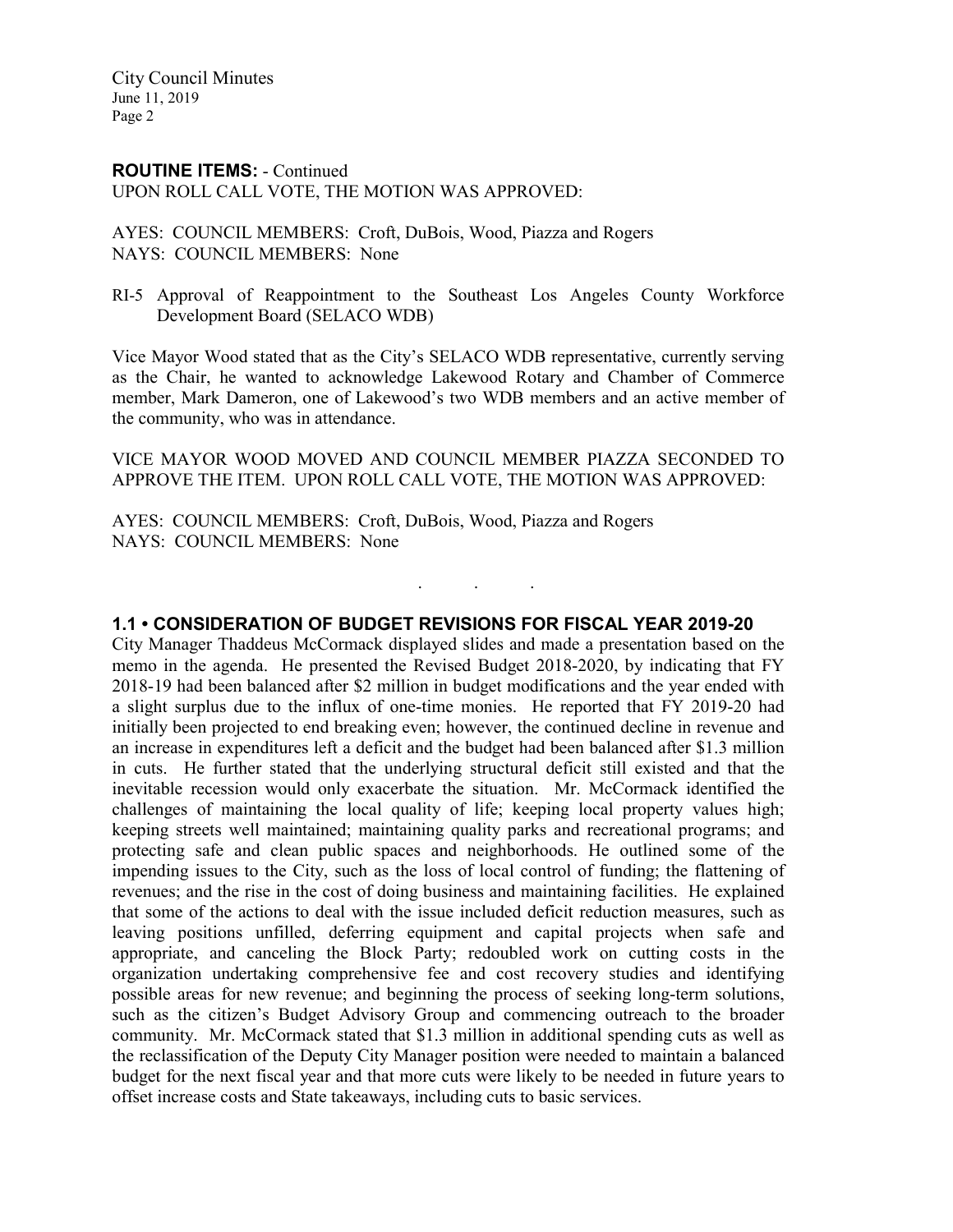**1.1 • CONSIDERATION OF BUDGET REVISIONS FOR FY 2019-20** - Continued Jose Gomez, Director of Administrative Services, displayed slides and detailed the City's operational budget highlighting the general fund budget; general fund revenues; department expenditures; general fund reserves; and water utility fund budget.

Mr. McCormack explained that post budget adoption actions included developing a long term, sustainable plan; continuing outreach to residents on Lakewood's financial situation and determining their service priorities for the community; focusing on essential services and strategies for keeping costs down, such as considering organizational structure for opportunities to consolidate and gain efficiencies, finalizing comprehensive fee and cost recovery studies and identifying possible areas for new revenue.

Council Member Piazza, noting the recent media reports of Governor Newsom's budget surplus and local governments' inability to get back the money taken away by the State, commented that Sacramento should be made aware that those surplus monies could ease some of the difficulties that cities would be facing to make ends meet in the future.

Vice Mayor Wood applauded staff's efforts to streamline the budget process and to continue to explore options. He reported that in his upcoming visit to Sacramento to meet with recently elected Senator Gonzalez, who came from local government, he would remind her of cities' reliance on tax revenues and invite her to visit the City to meet with staff.

Council Member Croft commended staff for their hard work in taking into consideration the City Council's priorities and goals. He cautioned that there were challenges ahead noting that while presenting a balanced budget, no major investments in infrastructure were being made, thereby deferring costs that would be faced in the future. He stated the importance of restoring health to the City's physical sustainability and maintaining reserves.

Council Member DuBois stated that the budget had been thoroughly studied and expressed appreciation for staff's diligence in finding ways to best serve Lakewood.

Mayor Rogers concurred with the Council Members' comments and thanked the City Manager for presenting a balanced budget, noting its importance as a core value in Lakewood. He acknowledged the past need to utilize reserves during the recession and the efforts to promptly replenish them. He stated that the budget reflected the City's fiscal responsibility and that some decisions, such as to eliminate the Block Party event, had to be made to avoid cutting other essential services. He noted that the reserves were intact and a healthy fund balance had been maintained for unforeseen occurrences.

Mr. McCormack concurred by stating that despite the health of the current financial forecast, it was important to maintain the rainy day fund for the coming storm.

Mayor Rogers indicated that with this budget, essential City services and public safety would be maintained, the parks and recreation programs would continue to be robust and the elements that were detailed as the "Lakewood way" would be adhered to.

Vice Mayor Wood emphasized the importance of "shopping Lakewood" and ensuring that sales tax dollars remain in the City.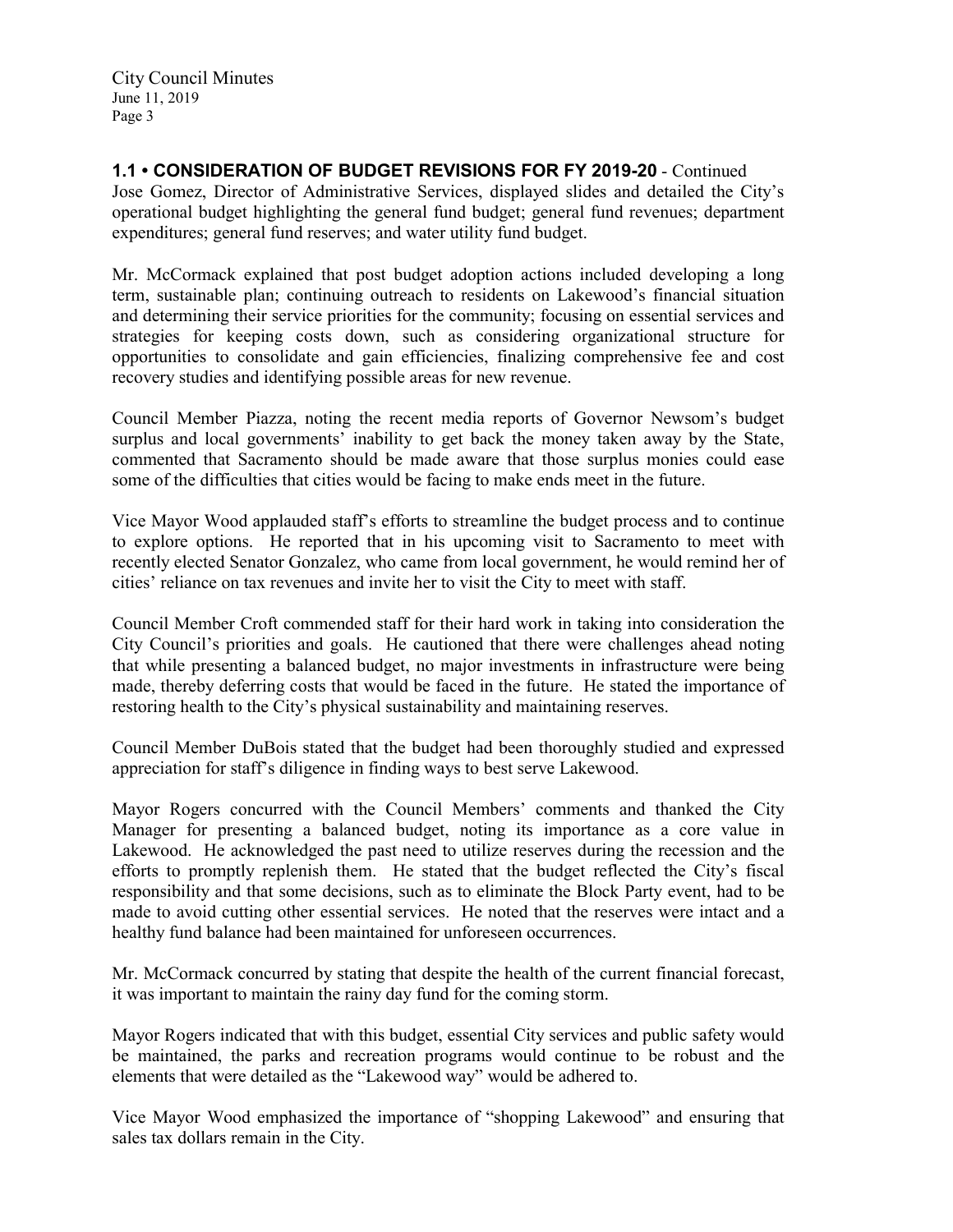**1.1 • CONSIDERATION OF BUDGET REVISIONS FOR FY 2019-20** - Continued

Steve Skolnik, Office of the City Attorney, reported that the agenda packet included proposed budget resolutions, one of which contained a calculation required to be done annually of the Gann limitation. He advised that the remaining items included various resolutions as well as individual contractual items requiring action as part of the budget process, and that following a public hearing for any public comments, the City Council could take action to approve all of the items with a single motion and vote.

c. RESOLUTION NO. 2019-14; A RESOLUTION OF THE CITY COUNCIL OF THE CITY OF LAKEWOOD AMENDING THE BIENNIAL BUDGET FOR FISCAL YEAR 2019-2020, AND AUTHORIZING THE APPROPRIATION OF RESERVE FUNDS INTO APPROPRIATE FUNDS AS OF JUNE 30, 2019

d. RESOLUTION NO. 2019-15; A RESOLUTION OF THE CITY COUNCIL OF THE CITY OF LAKEWOOD DETERMINING THE TOTAL ANNUAL APPROPRIATION SUBJECT TO LIMITATION OF THE CITY OF LAKEWOOD FOR THE FISCAL YEAR 2019-2020

e. RESOLUTION NO. 2019-16; A RESOLUTION OF THE CITY COUNCIL OF THE CITY OF LAKEWOOD AMENDING THE BIENNIAL BUDGET AND APPROPRIATING REVENUE FOR FISCAL YEAR 2019-2020

1) RESOLUTION NO. 2019-17; A RESOLUTION OF THE CITY COUNCIL OF THE CITY OF LAKEWOOD AUTHORIZING THE DIRECTOR OF ADMINISTRATIVE SERVICES TO CERTIFY TO CITY LIGHT AND POWER LAKEWOOD, INC., THAT BASIC FEE PAYMENTS HAVE BEEN INCLUDED IN THE BUDGET

RESOLUTION NO. 2019-18; A RESOLUTION OF THE CITY COUNCIL OF THE CITY OF LAKEWOOD AUTHORIZING THE DIRECTOR OF FINANCE AND ADMINISTRATIVE SERVICES TO CERTIFY TO CITY LIGHT AND POWER LAKEWOOD, INC., THAT BASIC FEE PAYMENTS HAVE BEEN INCLUDED IN THE BUDGET

2) RESOLUTION NO. 2019-19; A RESOLUTION OF THE CITY COUNCIL OF THE CITY OF LAKEWOOD AMENDING AND RENEWING A COMMUNITY RECREATION PROGRAM AGREEMENT WITH THE ABC UNIFIED SCHOOL **DISTRICT** 

3) RESOLUTION NO. 2019-20; A RESOLUTION OF THE CITY COUNCIL OF THE CITY OF LAKEWOOD RENEWING AN AGREEMENT BETWEEN THE CITY OF LAKEWOOD AND COMMUNITY FAMILY GUIDANCE CENTER PROVIDING COUNSELING SERVICES FOR FAMILIES AND JUVENILE RESIDENTS OF THE CITY OF LAKEWOOD FOR THE FISCAL YEAR 2019-2020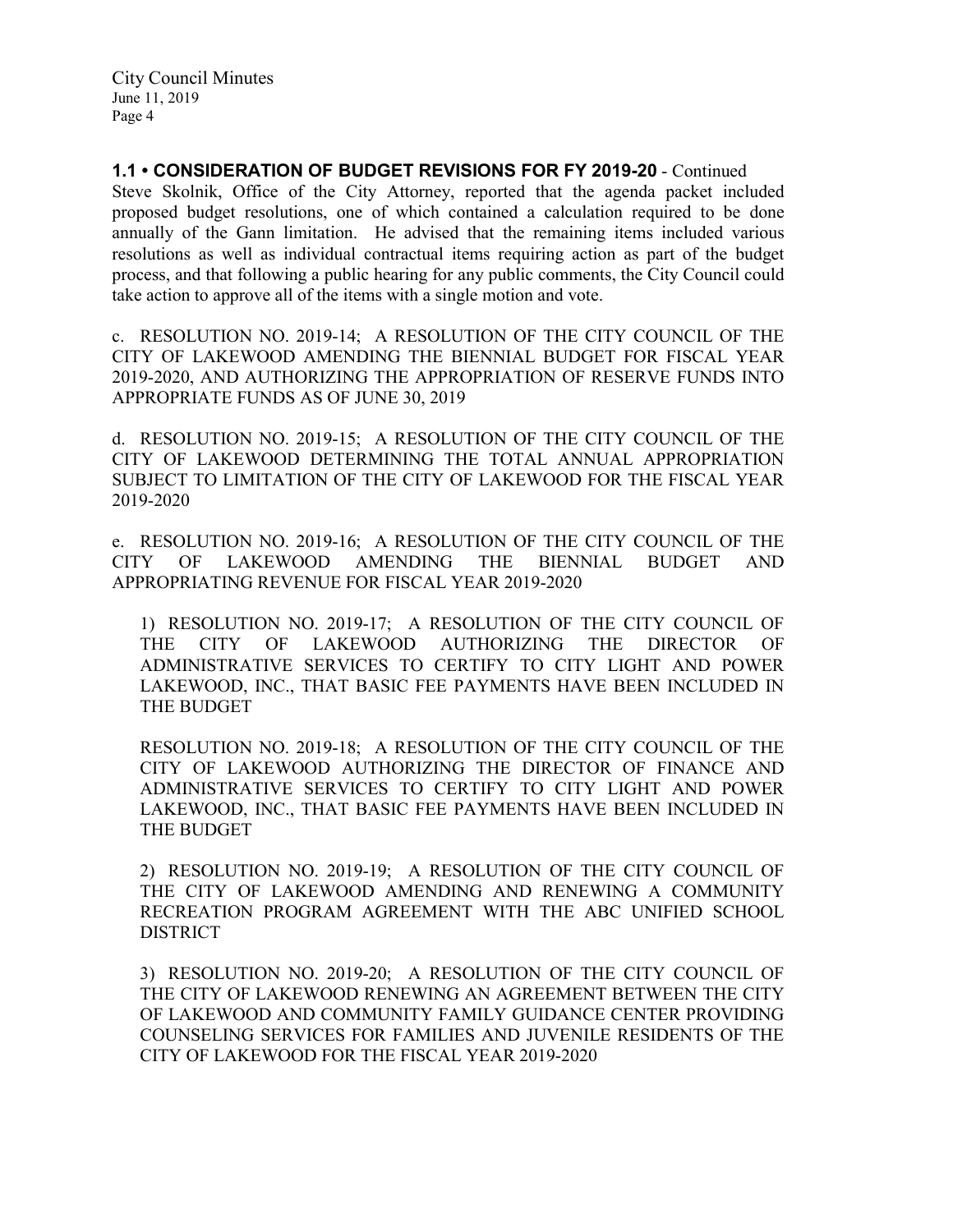**1.1 • CONSIDERATION OF BUDGET REVISIONS FOR FY 2019-20** - Continued 4) RESOLUTION NO. 2019-21; A RESOLUTION OF THE CITY COUNCIL OF THE CITY OF LAKEWOOD RENEWING THE AGREEMENT BETWEEN THE CITY OF LAKEWOOD AND THE HUMAN SERVICES ASSOCIATION (HSA) TO PROVIDE SERVICES FOR SENIOR ADULT RESIDENTS OF THE CITY OF LAKEWOOD FOR THE FISCAL YEAR 2019-2020

5) RESOLUTION NO. 2019-22; A RESOLUTION OF THE CITY COUNCIL OF THE CITY OF LAKEWOOD RENEWING AN AGREEMENT BETWEEN THE CITY OF LAKEWOOD AND LAKEWOOD MEALS ON WHEELS FOR THE FISCAL YEAR 2019-2020

6) RESOLUTION NO. 2019-23; A RESOLUTION OF THE CITY COUNCIL OF THE CITY OF LAKEWOOD RENEWING AN AGREEMENT BETWEEN THE CITY OF LAKEWOOD AND PATHWAYS VOLUNTEER HOSPICE, INC. PROVIDING SERVICES FOR TERMINALLY ILL RESIDENTS OF THE CITY OF LAKEWOOD FOR THE FISCAL YEAR 2019-2020

7) Approval of Agreement with Lakewood Meals On Wheels for Use of Burns Community Center

8) Approval of Memorandum of Understanding with Nestle Waters

9) Approval of Agreement for Youth Transportation Services with Durham School Services

10) Approval of Agreement for Adult Travel Trip Services with Pacific Coachways

11) Approval of Agreement with Advanced Green Solutions for Carpet Cleaning at The **Centre** 

12) Approval of Agreement for Backflow Prevention Device Testing and Repair Services with Greene Backflow

13) Authorize Purchase of Water Parts and Supplies from S&J Supplies

14) Approval of Professional Services Agreement (PSA) - Engineering Services for Multiple Year Watermain Replacement Projects FY2015-FY2019

15) Approval of Agreement for Telecommunications Services with Abilita LA

16) Approval of Agreement for HVAC and Refrigeration Maintenance and Repair Services with Aire Rite A/C and Refrigeration Inc.

17) Approval of Amendment to Agreement for Engineering Services with Associated Soils Engineering, Inc.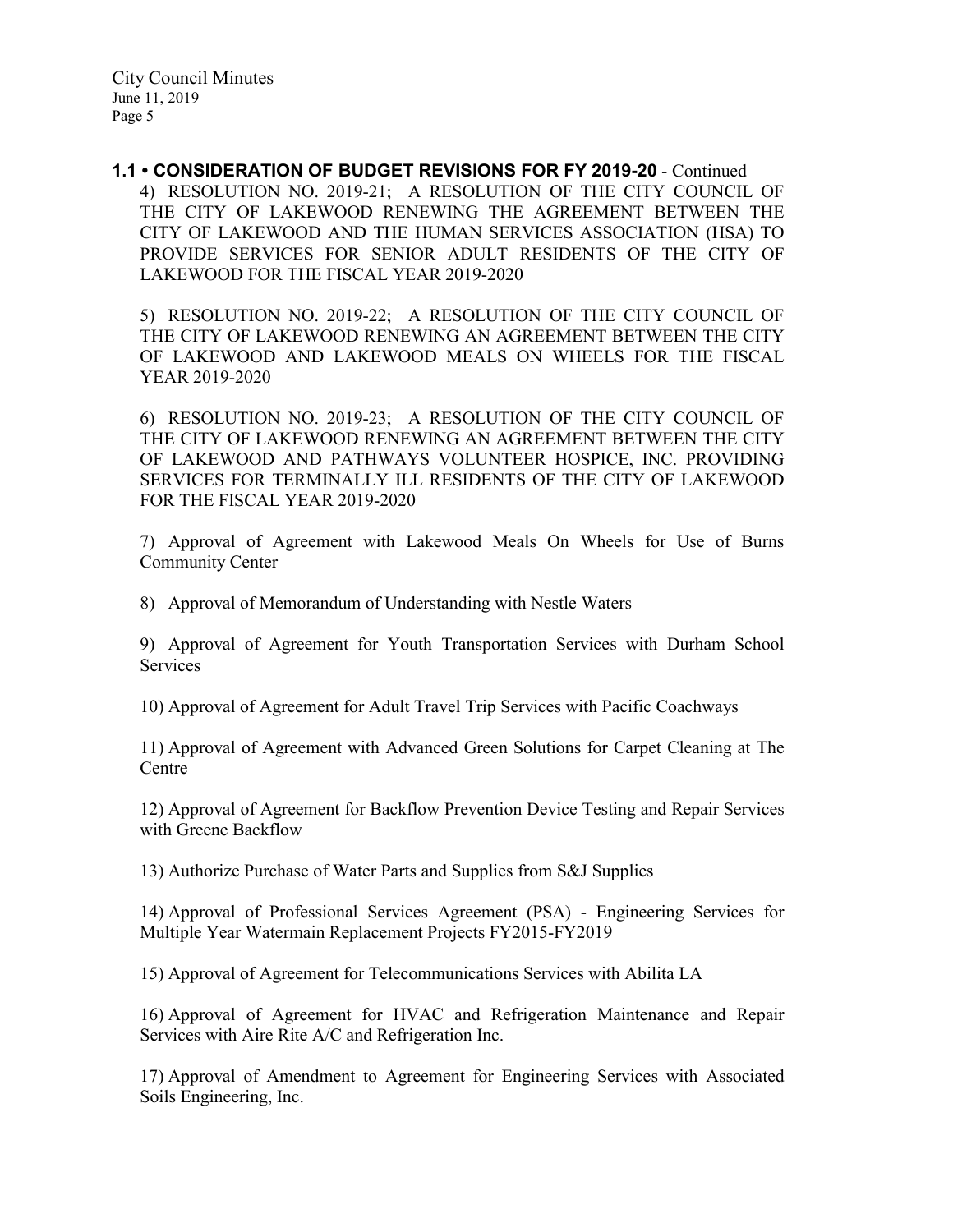#### **1.1 • CONSIDERATION OF BUDGET REVISIONS FOR FY 2019-20** - Continued

18) Approval of Extension of Agreement for Hardscape Maintenance with CJ Construction

19) Approval of Agreement for On-call Roof Warranty Inspection and Consulting Services with D7 Consulting

20) Approval of Agreement for Architectural Services with Dahlin Group

21) Approval of Agreement with Dekra-Lite for Centre Decor

22) Approval of Amendment to Appendix B for Refuse Collection with EDCO Waste Services

23) Approval of Agreement for On-call Electrical Engineering Services with FBA Engineering

24) Approval of Extension of Agreement for Electrical Support Services with Fineline Electric

25) Approval of Amendment of Storm Water Services Agreement with G2 Construction Inc.

26) Approval of Amendment to Agreement for Storm Water Services with John L. Hunter & Associates

27) Approval of Amendment to Agreement for Elevator Preventative Maintenance and Repair Services with Liftech Elevator Services, Inc.

28) Approval of Amendment to Agreement for Transportation Planning and Engineering Services Agreement with LSA Associates, Inc.

29) Approval of Extension of Agreement for Engineering and Traffic Survey Services with Newport Traffic Studies

30) Approval of Amendment to Agreement for Environmental Consulting Services with Nicholls Consulting

31) Approval of Renewal of Agreement for On-call Hazardous Waste Removal Services with Ocean Blue Environmental Services, Inc.

32) Approval of Agreement for Traffic Striping Maintenance Services with PCI Striping

33) Approval of Agreement for On-call Mechanical and Plumbing Engineering Services with Pocock Design Solutions Inc.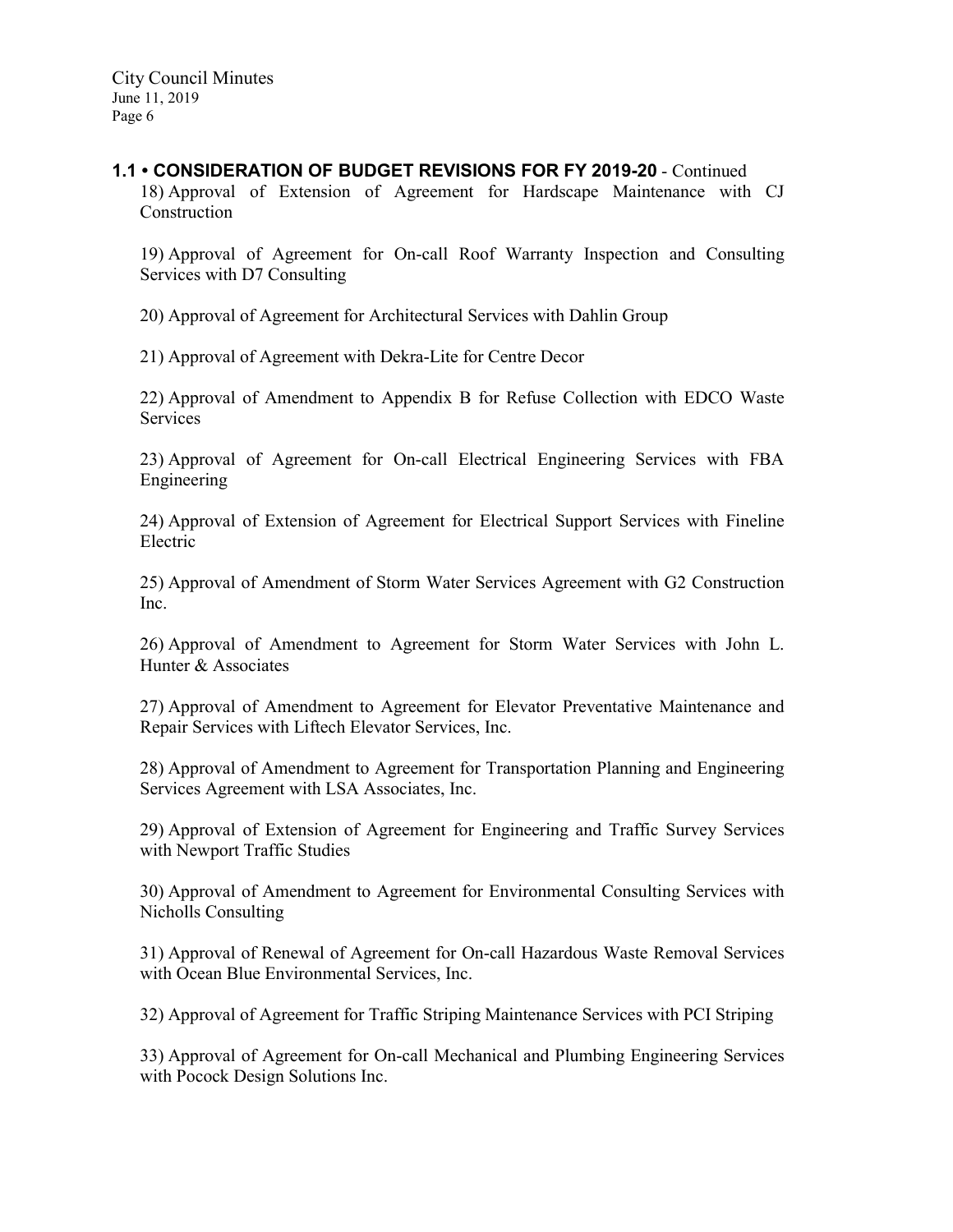# **1.1 • CONSIDERATION OF BUDGET REVISIONS FOR FY 2019-20** - Continued

34) Approval of Agreement for Landscape Architectural Support Services with Richard Fisher Associates

35) Approval of Agreement for On-call Structural Engineering Services with Robert F. Daniels Structural Engineer

36) Approval of Amendment of Agreement for Environmental Services with S.C.S. Consultants

37) Approval of Amendment to Agreement for Animal Control Services with SEAACA

38) Approval of Extension of Agreement for Street Banner Marketing Program with Sierra Installations, Inc.

39) Approval of Renewal of Agreement for Fire and Burglar Security Systems Monitoring and Maintenance Services with Stanley Convergent Security Solutions

40) Approval of Amendment to Agreement for Engineering Services with Willdan

41) Approval of Agreement for Document Imaging System Maintenance and Support with ECS Imaging, Inc.

42) Approval of Agreement with Macerich Lakewood LP for Law Enforcement Services at Lakewood Center Mall

43) RESOLUTION NO. 2019-24; A RESOLUTION OF THE CITY COUNCIL OF THE CITY OF LAKEWOOD APPROVING MUNICIPAL LAW ENFORCEMENT SERVICES AGREEMENT BY AND BETWEEN COUNTY OF LOS ANGELES AND CITY OF LAKEWOOD, EFFECTIVE JULY 1, 2019

44) Approval of Legal Services Agreement with Telecom Law Firm, PC

45) Approval of Consultant Services Agreement with Telecom Law Firm, PC

46) Approval of Agreement with Pun Group LLC for Audit Services

47) Approval of Agreement with Tyler Technologies for MUNIS Accounting Software Licenses and Support

48) Approval of Amendment of Agreement with Fair Housing Consulting Services

49) Approval of Extension of Reimbursement Agreement for Long Beach Transit Fixed Route and Dial-A-Lift Services

50) Approval of Extension of Agreement for Provision of City Attorney Services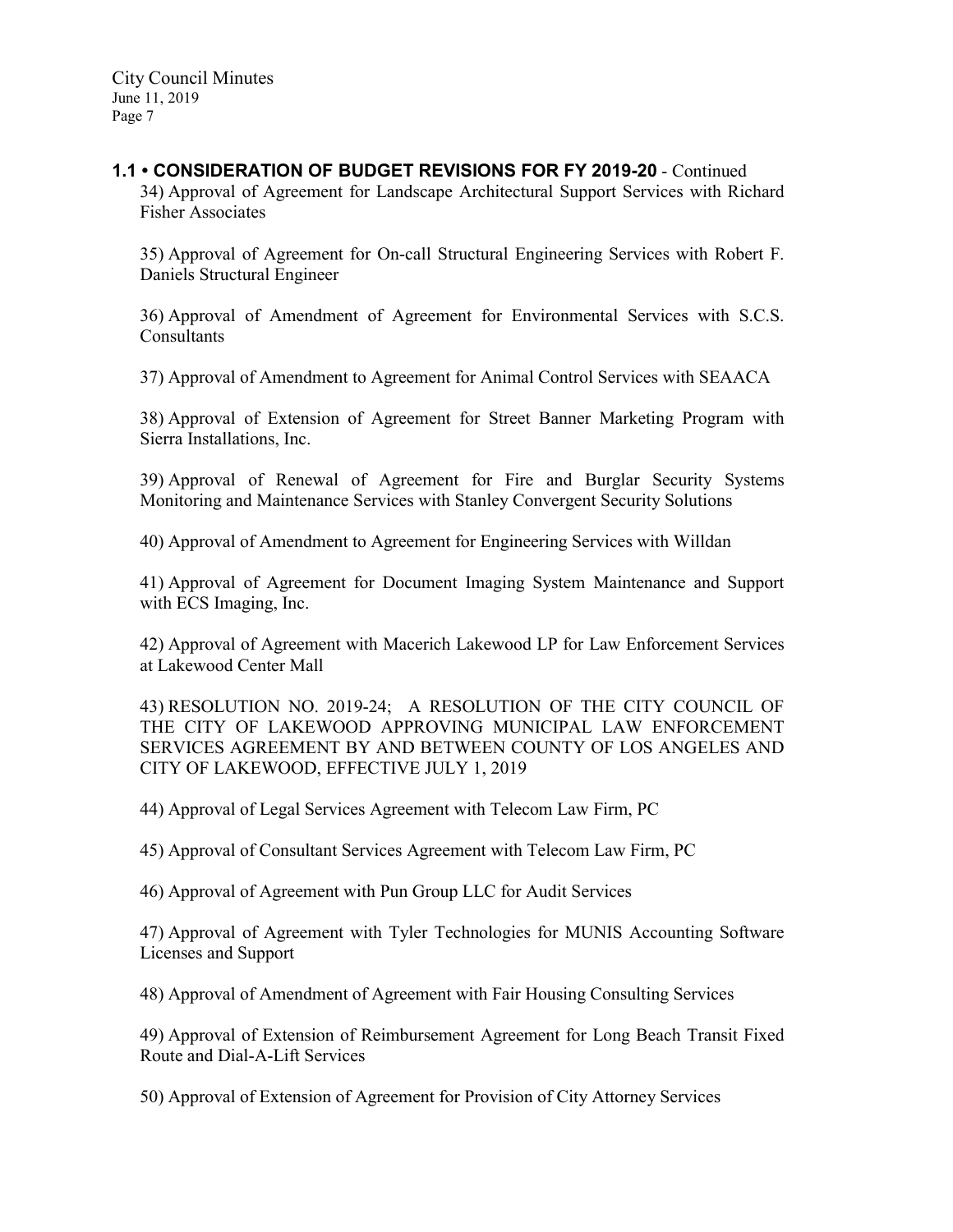### **1.1 • CONSIDERATION OF BUDGET REVISIONS FOR FY 2019-20** - Continued

Mayor Rogers opened the public hearing at 8:19 p.m. and called for anyone in the audience wishing to address the City Council on this matter. There was no response.

VICE MAYOR WOOD MOVED AND COUNCIL MEMBER CROFT SECONDED TO APPROVE ITEM 1.1 IN ITS ENTIRETY. UPON ROLL CALL VOTE, THE MOTION WAS APPROVED:

AYES: COUNCIL MEMBERS: Croft, DuBois, Wood, Piazza and Rogers NAYS: COUNCIL MEMBERS: None

#### **1.2 • COMMUNITY DEVELOPMENT BLOCK GRANT ACTION PLAN FISCAL YEAR 2019-2020**

. . .

Community Development Director Abel Avalos displayed slides and made a presentation based on the memo in the agenda. He reported that as part of the City's participation in the Community Development Block Grant programs, a Consolidated Plan was required every five years, and an Action Plan, describing available resources and addressing priority needs, was required annually. He outlined the proposed programs for fiscal year 2019-20, including Code Enforcement, Fair Housing and Improvements to the Weingart Senior Center. It was the recommendation of staff that the City Council conduct a public hearing to receive comments, then approve the FY 2019-2020 Action Plan and authorize the City Manager to direct staff to submit to HUD the approved Action Plan, with required certifications, no later than June 14, 2019.

Council Member Croft commented that the CDBG program was another program that had seen reductions in funding levels and that while Lakewood was fortunate to continue to receive such funds, the lower amounts added to the pressures placed on the City's budget.

Mayor Rogers opened the public hearing at 8:25 p.m. and called for anyone in the audience wishing to address the City Council on this matter. There was no response.

COUNCIL MEMBER CROFT MOVED AND COUNCIL MEMBER DUBOIS SECONDED TO APPROVE STAFF RECOMMENDATIONS. UPON ROLL CALL VOTE, THE MOTION WAS APPROVED:

AYES: COUNCIL MEMBERS: Croft, DuBois, Wood, Piazza and Rogers NAYS: COUNCIL MEMBERS: None

. . .

#### **ORAL COMMUNICATIONS:**

Lisa and Gerald Meester, Lakewood, addressed the City Council regarding abatement, traffic and safety issues in the neighborhood of Elvins Street and Sylvanwood Avenue.

. . .